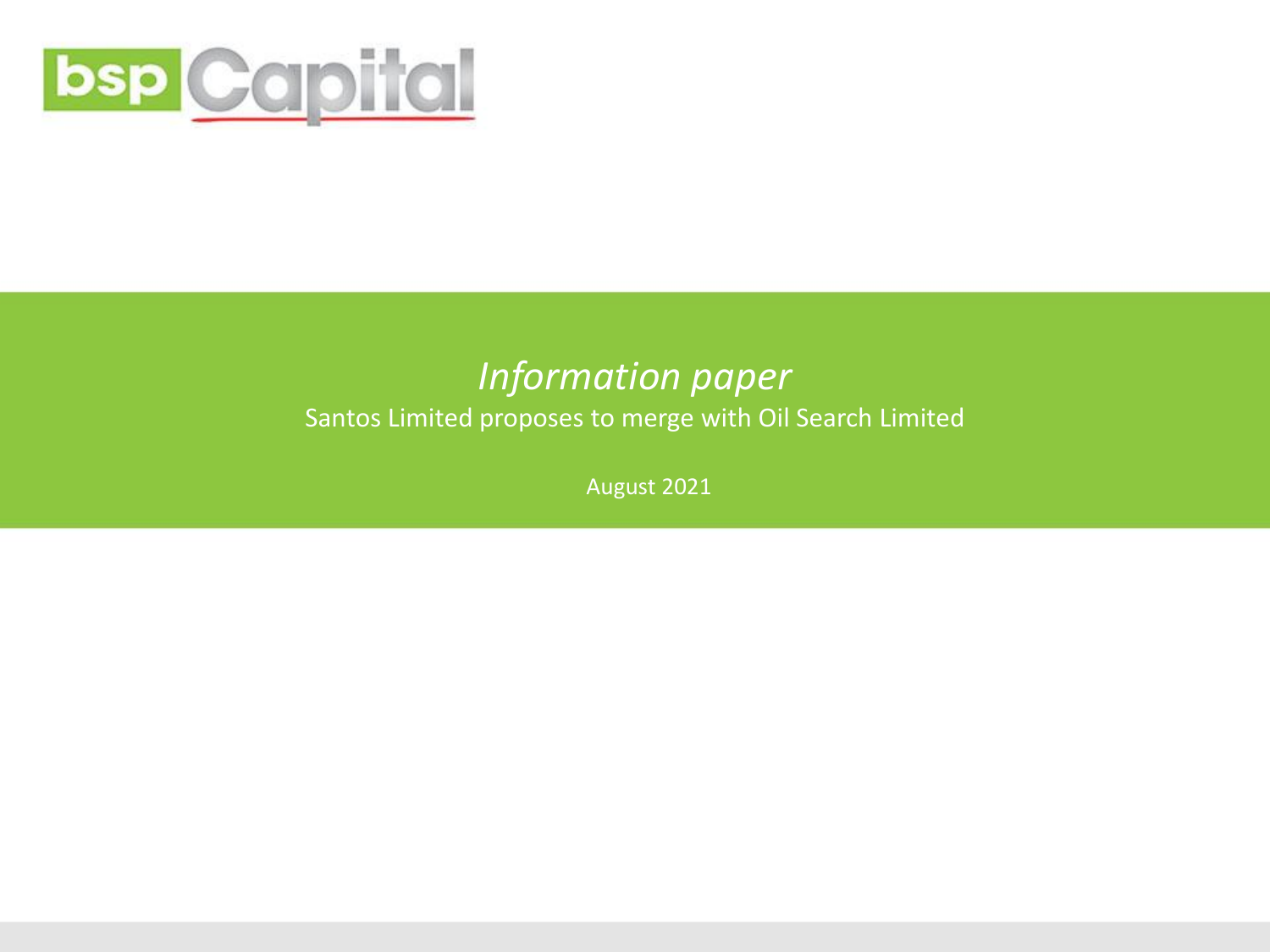| <b>TABLE OF CONTENTS</b> |                           |      |  |  |
|--------------------------|---------------------------|------|--|--|
| <b>Section</b>           | <b>Topic</b>              | Page |  |  |
| 1.0                      | <b>Overview</b>           | 3    |  |  |
| 2.0                      | <b>Recent Performance</b> | כ    |  |  |

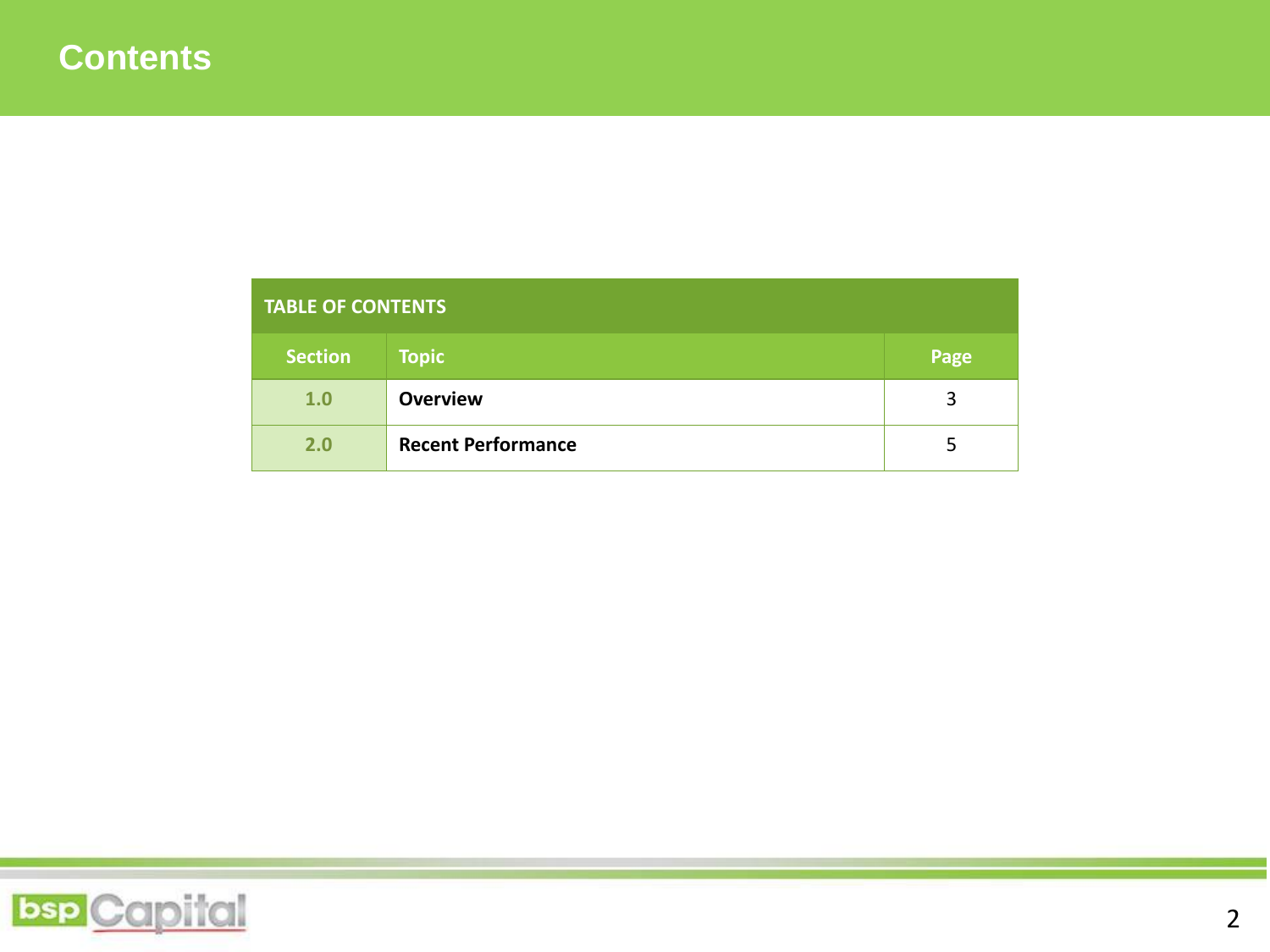**1.0 Transaction Overview**

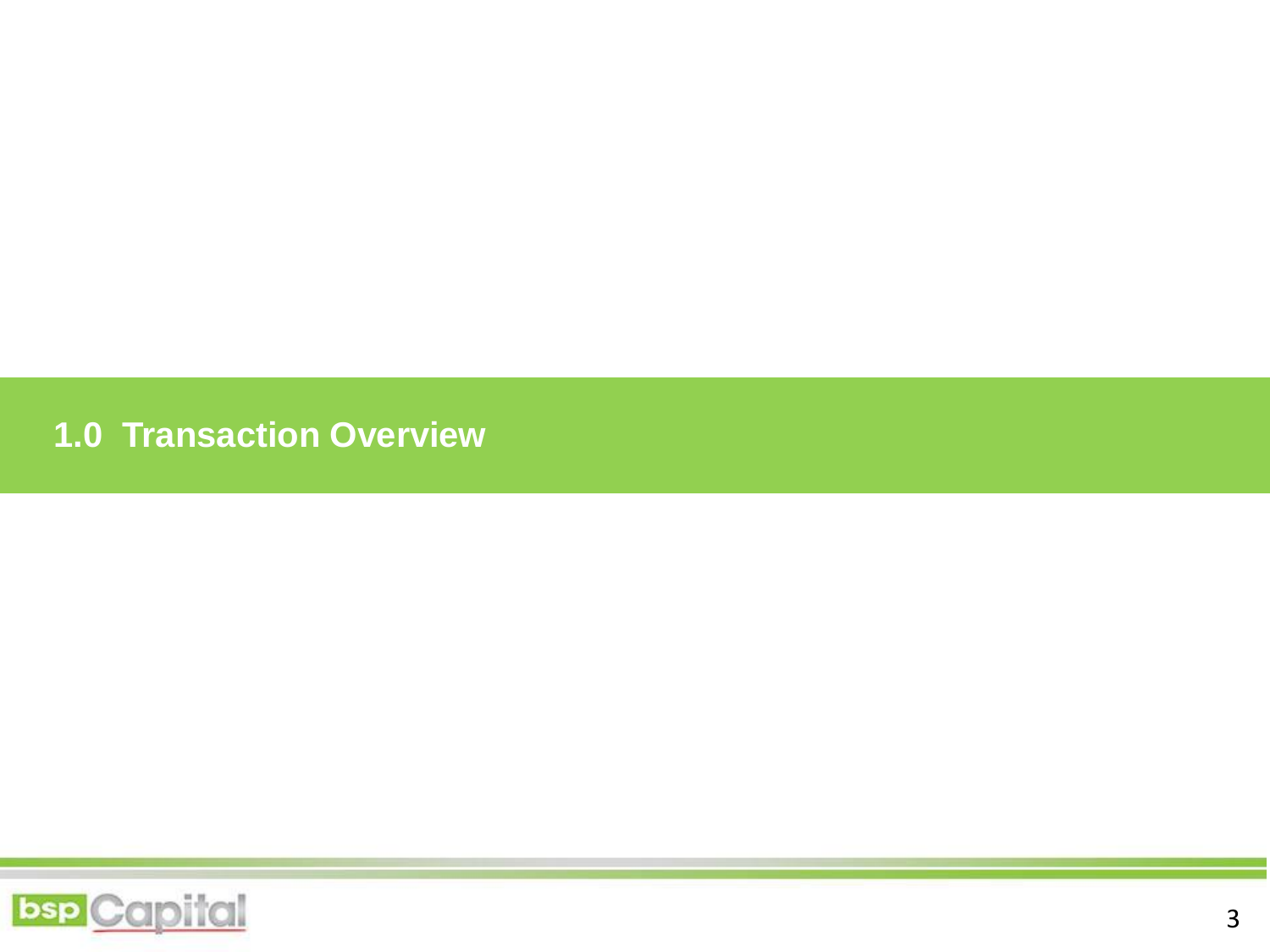### **1.1 Transaction overview**

| <b>Santos</b><br>profile                  | Santos Limited is an Australian energy company, the country's second-largest independent oil and gas producer, and has a market<br>capitalisation of A\$13.43 billion.<br>Santos explores for and produces natural gas, liquefied natural gas, crude oil, condensate, naphtha and liquid petroleum gas. The Company<br>conducts major onshore and offshore petroleum exploration and production activities in Australia and Papua New Guinea.<br>Santos also transports crude oil by pipeline.                                                                                                                                                                                                                                                                                                                                                                                                                                                                                                                                                                                                                                                                                                                                                                                                                                                                                                                                                                                    |  |  |  |  |  |
|-------------------------------------------|-----------------------------------------------------------------------------------------------------------------------------------------------------------------------------------------------------------------------------------------------------------------------------------------------------------------------------------------------------------------------------------------------------------------------------------------------------------------------------------------------------------------------------------------------------------------------------------------------------------------------------------------------------------------------------------------------------------------------------------------------------------------------------------------------------------------------------------------------------------------------------------------------------------------------------------------------------------------------------------------------------------------------------------------------------------------------------------------------------------------------------------------------------------------------------------------------------------------------------------------------------------------------------------------------------------------------------------------------------------------------------------------------------------------------------------------------------------------------------------|--|--|--|--|--|
| <b>Oil Search</b><br><b>Profile</b>       | Oil Search is listed on the Australian and PNG security exchanges (ticker: OSH) and its ADRs trade on the US Over the Counter market (ticker:<br>OISHY).<br>a focused portfolio comprising: 29% interest in the PNG LNG Project (operated by ExxonMobil); operated oil and gas assets in PNG which<br>contribute 20% of PNG LNG gas and produce all of PNG's oil; 51% interest in our Alaska oil assets which are the largest recent US onshore oil<br>discovery; and 22.8% interest in Papua LNG, a brownfield LNG growth opportunity.                                                                                                                                                                                                                                                                                                                                                                                                                                                                                                                                                                                                                                                                                                                                                                                                                                                                                                                                           |  |  |  |  |  |
| <b>Merger</b><br>Proposal                 | $\bullet$<br>Santos submitted a confidential, non-binding indicative all-scrip merger proposal to the Oil Search Ltd (OSH)Board on 25 June 2021.<br>$\bullet$<br>On 9 July 2021, OSH responded to Santos saying the terms of any such combination need to be fair for OSH shareholders and those in<br>Santos' original proposal were demonstrably not.<br>$\bullet$<br>OSH communicated to Santos that it is open to receiving a revised proposal which more appropriately reflects the value which OSH would<br>bring to any combined entity.<br>$\bullet$<br>On 2 August OSH received an improved, non-binding and indicative merger proposal from Santos.<br>$\bullet$<br>The terms are outline below<br>$\bullet$<br>The OSH Board has considered the Revised Proposal and has determined to grant due diligence access to Santos, subject to the parties<br>entering into an acceptable confidentiality agreement. It is expected that due diligence will take approximately 4 weeks. OSH will also<br>undertake due diligence on Santos during this period. It is a requirement of Santos' Revised Proposal that the mutual due diligence be<br>conducted on an exclusive basis.<br>$\bullet$<br>On 6 August, OSH announced that OSH and Santos have now agreed confidentiality arrangements and commenced a mutual due diligence<br>process, which is expected to take approximately 4 weeks. That mutual due diligence will be on an exclusive basis during that period. |  |  |  |  |  |
| <b>Merger</b><br>Proposal<br><b>Terms</b> | 25 Jun- Original Non-Binding Indicative Merger Proposal<br>Terms<br>2 Aug- Improved Non-Binding Indicative Merger Proposal Terms<br>Scheme of Arrangements Under which OSH would receive;<br>Scheme of Arrangements Under which OSH would receive;<br>0.589 new Santos shares for each OSH share<br>i.<br>0.6275 new Santos shares for each OSH share held,<br>i.<br>held,<br>following approval of the Scheme, OSH shareholders would own<br>ii.<br>following approval of the Scheme, OSH<br>ii.<br>38.5 % of the merged group & Santos shareholders would own<br>shareholders would own 37% of the merged<br>61.5%.<br>group & Santos shareholders would own 63%.<br>The ownership ratio implied a transaction price of A\$4.52 per<br>iii.<br>The ownership ratio implied a transaction price<br>iii.<br>OSH share, representing a 19.7% premium to OSH's closing<br>of A\$4.25 per OSH share, representing a 12.3%<br>price on 24 June 2021 of A\$3.78.<br>premium to OSH's closing price on 24 June 2021<br>of A\$3.78.                                                                                                                                                                                                                                                                                                                                                                                                                                                      |  |  |  |  |  |

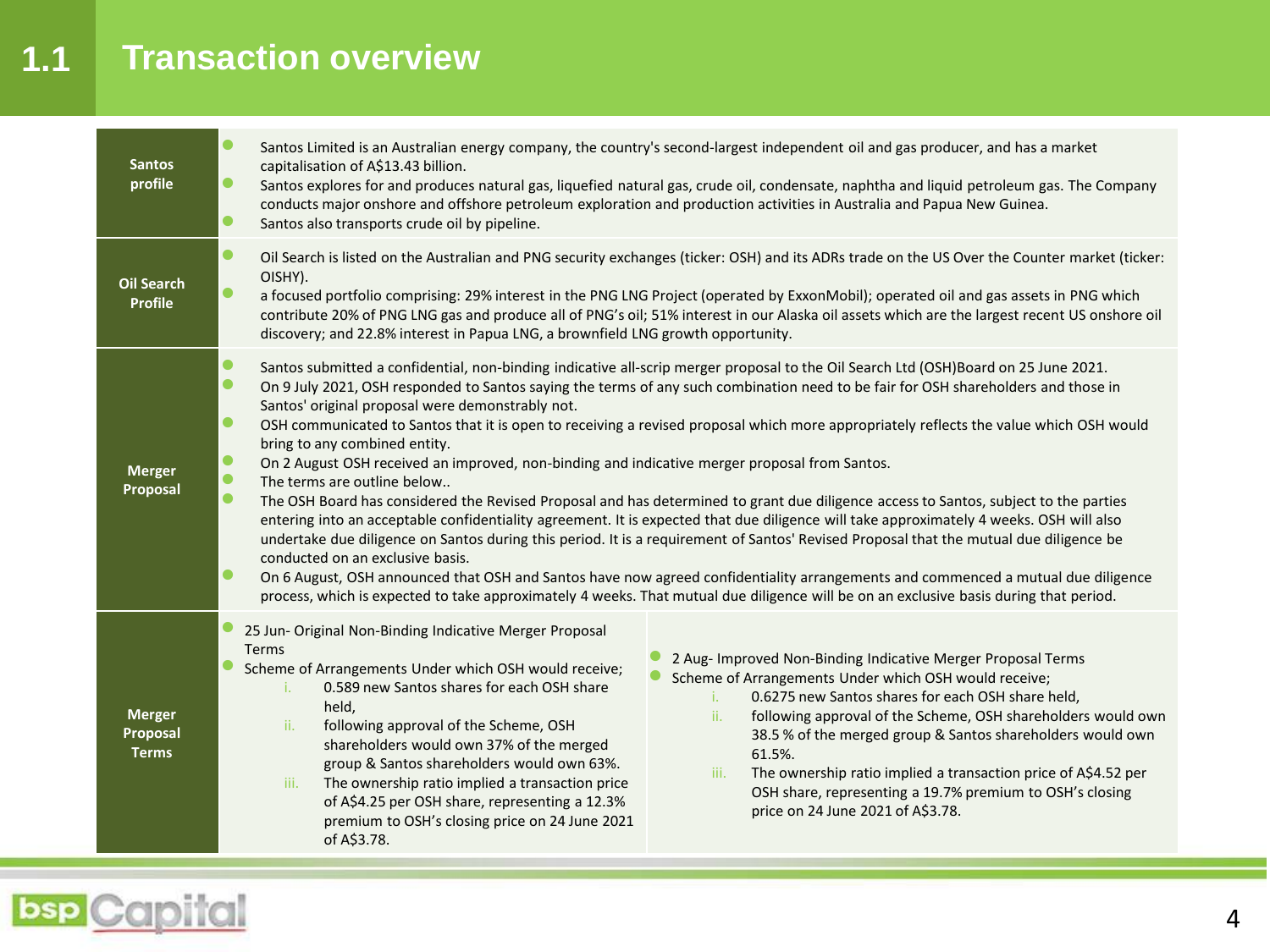**2.0 Recent Performance**

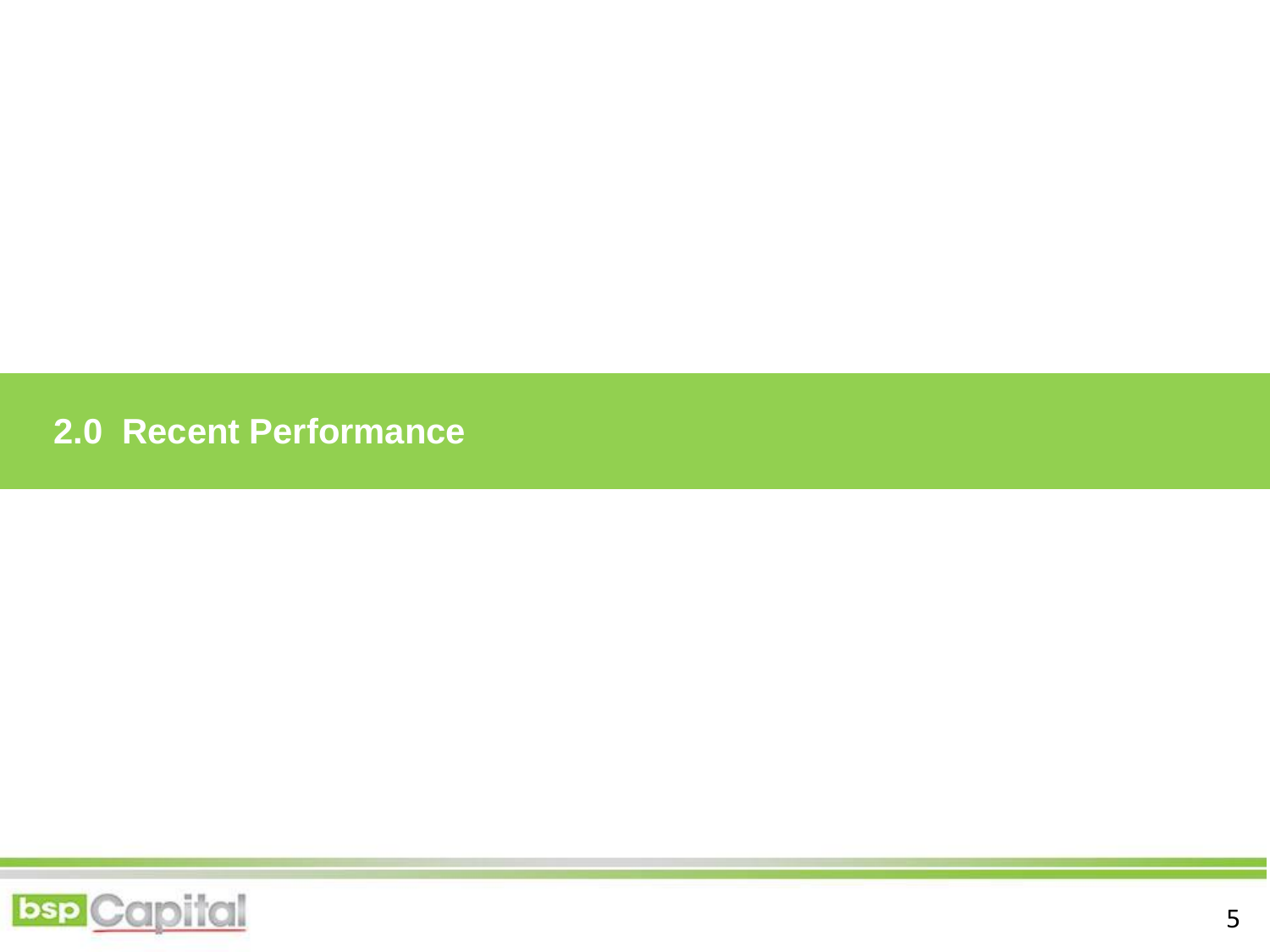## **2.1 Overview: Santos Limited Financial Summary**

| Last Price: A\$6.16    | 52 Week High: A\$8.78 | Avg (52 Weeks) Daily Vol: \$46.4m | 12 month Capital Gain: -22.6% | <b>Trailing P/E Ratio: n/a</b> |
|------------------------|-----------------------|-----------------------------------|-------------------------------|--------------------------------|
| Market Cap: A\$12.8 bn | 52 Week Low: AS2.71   | Total Return: -21.1%              | 12 month Dividend Yield: 1.5% | Return on Equity: -4.8%        |

#### **Santos 2Q21 Update**

For the six months ended 30 June 2021, Santos Ltd revenues increased 22% to \$2.11B. Net income totaled \$354M vs. a loss of \$289M. Revenues reflect Operating Segment -Northern Australia & Timor-Leste increase from \$146M to\$383M, Oil Equivalent Production (Units/day) - increase of23% to 258K barrels per day. Net Income reflects Exploration Costs PNG decrease from \$5M to \$0K.



| <b>Gross Margin MRQ</b>      | 29.78% |
|------------------------------|--------|
| <b>Operating Margin MRQ</b>  | 22.68% |
| <b>Net Profit Margin MRQ</b> | 16.76% |

| US\$ million            | 30-Jun-21 | 31-Dec-20 | 30-Jun-19 | 31-Dec-19 |
|-------------------------|-----------|-----------|-----------|-----------|
| <b>Total Revenue</b>    | 2,112     | 3,512     | 1,728     | 4,186     |
| <b>Gross Profit</b>     | 629       | 870       | 484       | 1,472     |
| <b>Operating Income</b> | 479       | $-306$    | $-391$    | 1,018     |
| <b>Net Income</b>       | 354       | $-357$    | $-289$    | 674       |

**MRQ= most recent quarter**

| <b>Quick Ratio MRQ</b>          | 1.99   |
|---------------------------------|--------|
| <b>Current Ratio MRQ</b>        | 2.16   |
| <b>Total Debt to Equity MRQ</b> | 71.48% |

| US\$ million             | 30-Jun-21 | 31-Dec-20 | 30-Jun-20 | 31-Dec-19 |
|--------------------------|-----------|-----------|-----------|-----------|
| <b>Total Assets</b>      | 18,505    | 17,656    | 17,455    | 16,509    |
| <b>Total Liabilities</b> | 11,202    | 10,429    | 10,157    | 8,833     |
| <b>Total Equity</b>      | 7,303     | 7,227     | 7,298     | 7,676     |

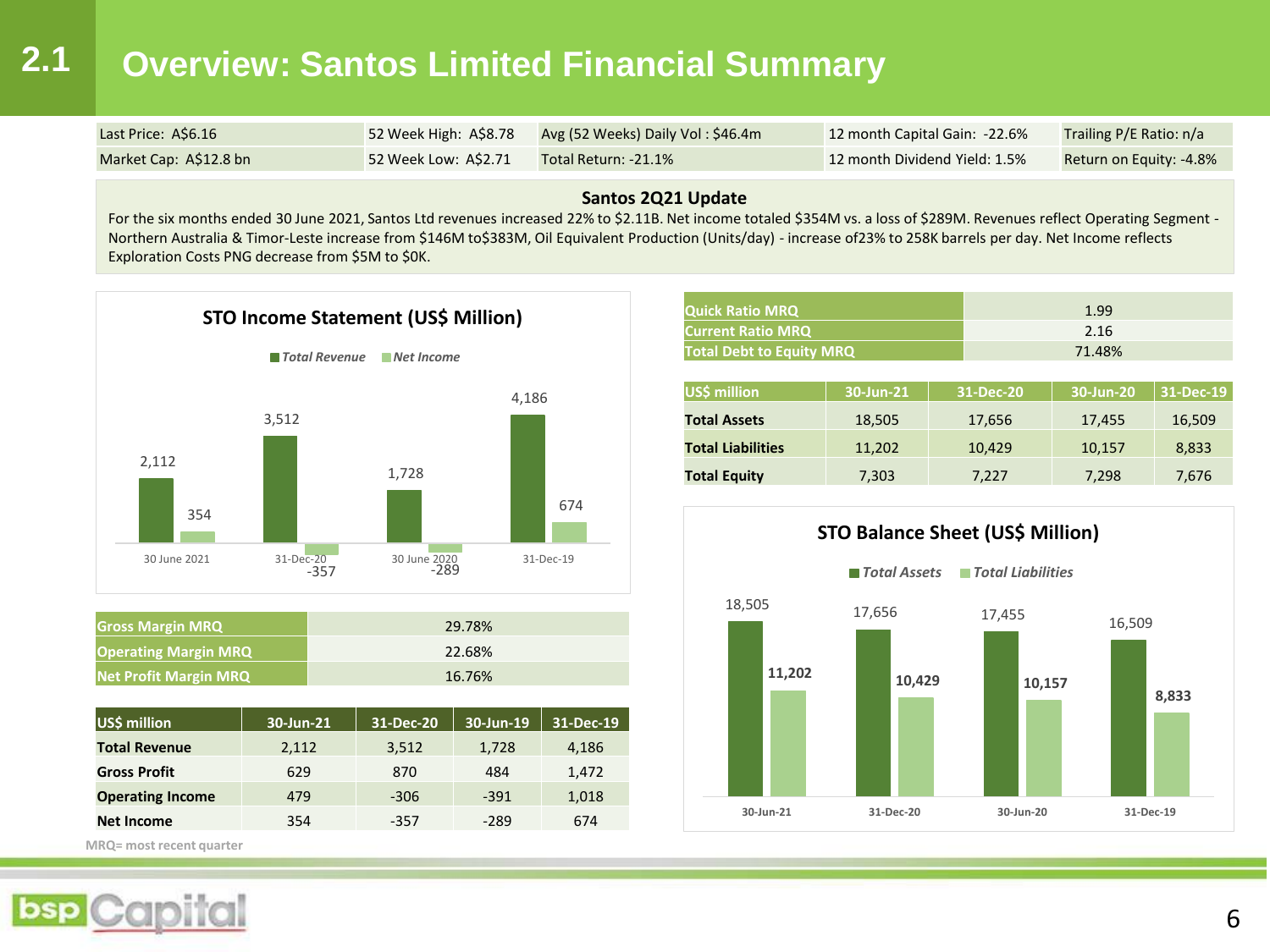### **2.2 Overview: Oil Search Limited Financial Summary**

| Last Price: A\$3.70  | 52 Week High: A\$4.57 | Avg (52 Weeks) Daily Vol: $$31.1m$ | 12 month Capital Gain: 18.0% | $P/E$ Ratio: n/a       |
|----------------------|-----------------------|------------------------------------|------------------------------|------------------------|
| Market Cap: A\$7.7bn | 52 Week Low: A\$2.52  | Total Return: 18.0%                | 12 month Dividend Yield: n/a | Return on Equity: 6.0% |

#### **Oil Search Ltd 2Q20 Financial Summary**

For the fiscal year ended 31 December 2020, Oil Search Ltd revenues decreased 32% to \$1.07B. Net loss totaled \$320.7M vs. income of \$312.4M. Revenues reflect Oil Equivalent Production (Units/day), a decrease of 68% to 79Kbarrels per day. Net loss reflects Exploration and Development Costs - PNG increase from \$24.4M to \$65.2M, Exploration costs expenses increase from \$47.3M to \$103.3M.



| <b>Gross Margin</b>      | 22.4%    |
|--------------------------|----------|
| <b>Operating Margin</b>  | $-34.0%$ |
| <b>Net Profit Margin</b> | $-29.9%$ |

| US\$ million            | 2017  | 2018  | 2019  | 2020                            |
|-------------------------|-------|-------|-------|---------------------------------|
| <b>Total Revenue</b>    | 1.446 | 1,536 | 1,585 | 1,074                           |
| <b>Gross Profit</b>     | 675   | 821   | 887   | 240                             |
| <b>Operating Income</b> | 441   | 507   | 449   | 366                             |
| Net Income              | 302   | 341   | 312   | 321<br>$\overline{\phantom{0}}$ |

| <b>Quick Ratio</b>          | 0.76  |
|-----------------------------|-------|
| <b>Current Ratio</b>        | 0.18  |
| <b>Total Debt to Equity</b> | 59.4% |

| US\$ million             | 2017   | 2018   | 2019   | 2020   |
|--------------------------|--------|--------|--------|--------|
| <b>Total Assets</b>      | 10,512 | 10,674 | 11,516 | 11,388 |
| <b>Total Liabilities</b> | 5,575  | 5,508  | 6,258  | 5,818  |
| <b>Total Equity</b>      | 4,938  | 5,166  | 5,258  | 5,570  |



#### **OSH Balance Sheet (US\$ Million)**

#### **Total Assets Total Liabilities**